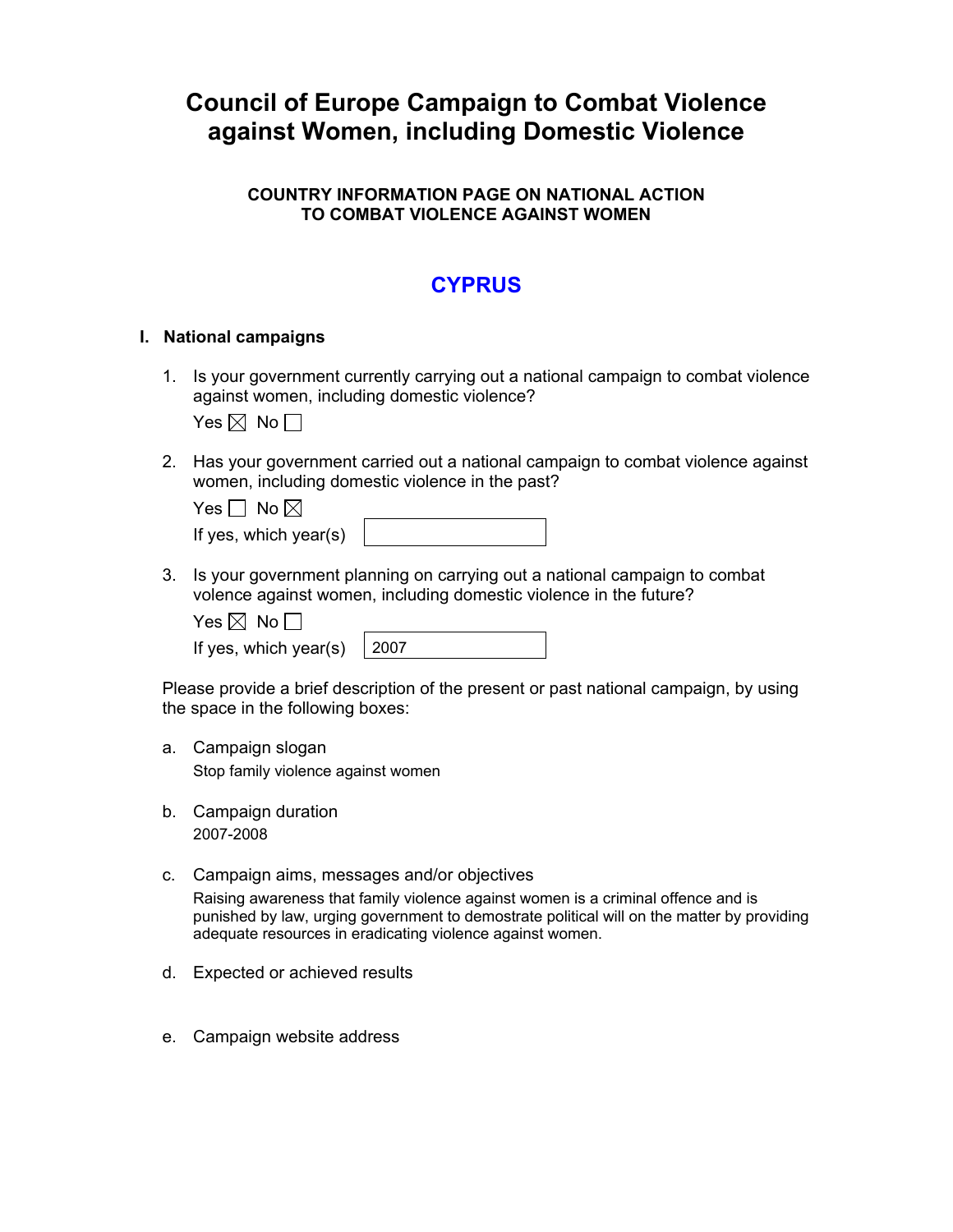#### **II. National Plan of Action**

1. Has your government adopted a national plan of action to combat violence against women, including domestic violence?

| $\bullet$<br>′es I<br>Nc<br>. .<br>- |  |
|--------------------------------------|--|
|                                      |  |

2. Is your government currently implementing a national plan of action to combat violence against women, including domestic violence?

|  | No $\boxtimes$ |  |
|--|----------------|--|
|--|----------------|--|

If yes, which year

3. Has your government implemented a national plan of action to combat violence against women, including domestic violence in the past?

| Yes $\Box$ No $\boxtimes$ |  |
|---------------------------|--|
| If yes, which year(s)     |  |

4. Is your government planning on implementing a national plan or action to combat violence against women, including domestic violence in the future?

| Yes $\boxtimes$ No $\Box$          |  |
|------------------------------------|--|
| If yes, which year(s) $\vert$ 2007 |  |

Please provide a brief description of the national plan of action, by using the space in the following boxes:

a. Aims, activities and expected or achieved results of the national plan of action Purpose of the Action Plan is to implement measures and policies for the prevention and handling of family violence on a systematic approach.

The main strategic goals are:

- monitor the problem of family violence,
- prevention of the problem of family violence,
- measures for information and awareness of the public and professionals,
- implementation of the relevant legislation,
- support and protection of victims,
- coordination and evaluation of the implementation of the action plan.
- b. Duration of the national plan of action 2007-2013
- c. National Plan of Action website address The action plan will be released on familyviolence.gov.cy

### **III. National Task Force/inter-agency working group to combat violence against women, including domestic violence**

a. Has your government set up a national Task Force or inter-agency working group to combat violence against women, including domestic violence?

Yes  $\boxtimes$  No  $\Box$